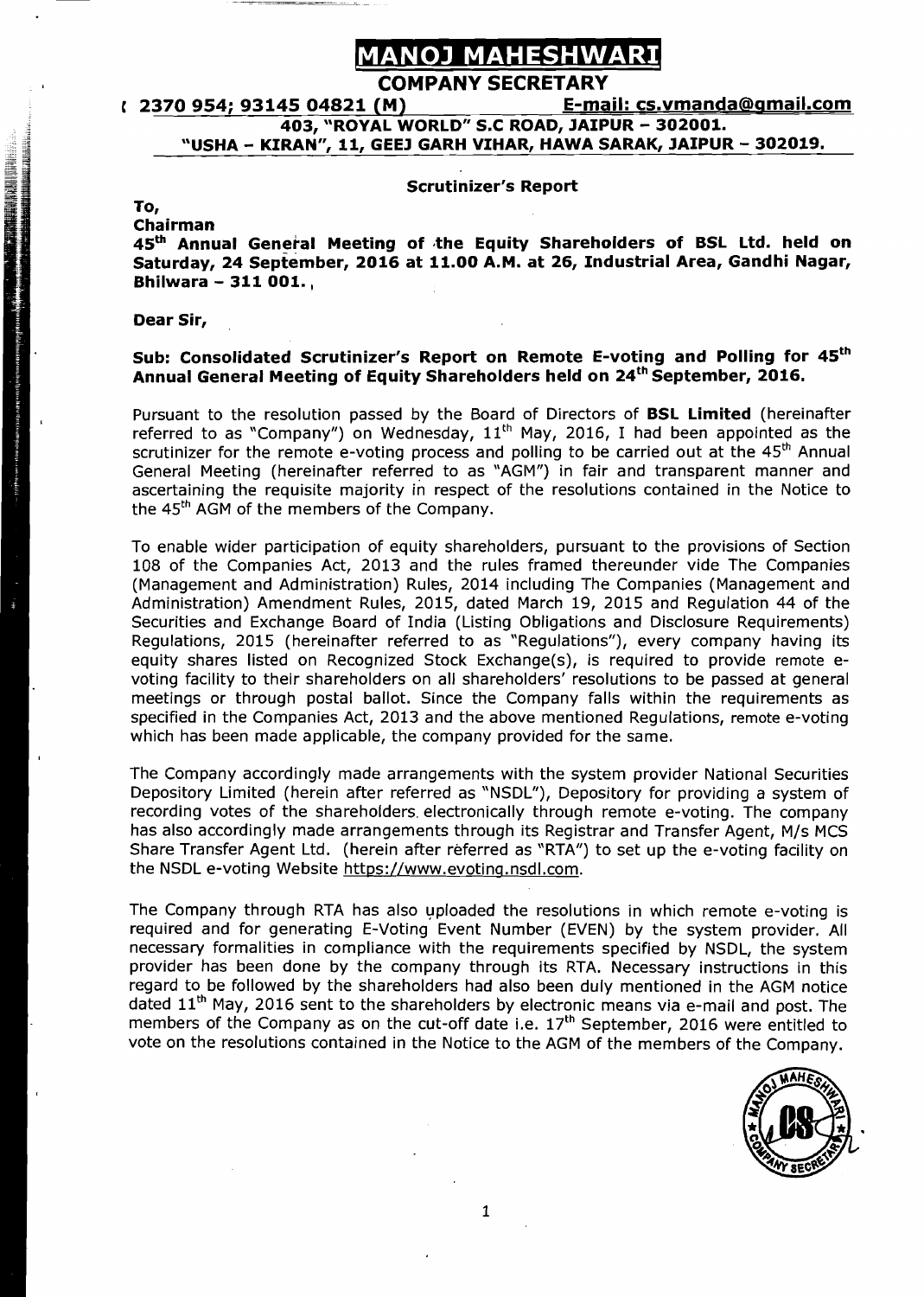## <u>MANOJ MAHESHWARI</u>

## **COMPANY SECRETARY**<br>
(2370 954; 93145 04821 (M) E-mail: cs.ymanda@gmail.com **1 2370 954; 93145 04821 (M)** <u>E-mail: cs.vmanda@gmail.com</u><br>403, "ROYAL WORLD" S.C ROAD, JAIPUR - **302001. "USHA** - **KIRAN", 11, GEEJ GARH VIHAR, HAWA SARAK, JAIPUR** - **302019.**

The notice of 45<sup>th</sup> AGM contains the following resolutions:

| <b>BUSINESS ITEMS</b>                                                                                                                                            | <b>TYPE AND DESCRIPTION OF RESOLUTIONS</b>                                                                                                                                                                                                                                                                                                                                                   |
|------------------------------------------------------------------------------------------------------------------------------------------------------------------|----------------------------------------------------------------------------------------------------------------------------------------------------------------------------------------------------------------------------------------------------------------------------------------------------------------------------------------------------------------------------------------------|
| <b>TRANSACTED AT THE AGM</b>                                                                                                                                     |                                                                                                                                                                                                                                                                                                                                                                                              |
| 1) Ordinary Resolution:<br><b>Audited</b><br>Adoption<br>of<br><b>Financial Statements along</b><br>with the Board's Report &<br><b>Auditor's Report thereon</b> | Ordinary Resolution under Section 129 and all other<br>applicable provisions, if any, of the Companies Act, 2013,<br>read with The Companies (Accounts) Rules, 2014, as<br>amended, to consider and adopt the Audited Financial<br>Statements of the Company for the year ended 31 <sup>st</sup> March,<br>2016 together with the reports of the Board of Directors and<br>Auditors thereon. |
| 2) Ordinary Resolution:<br><b>Declaration of final dividend</b><br>on Equity Shares for the<br>financial year 2015-16                                            | Ordinary Resolution under Section 123 and all other<br>applicable provisions, if any, of the Companies Act, 2013,<br>read with The Companies (Declaration and Payment of<br>Dividend) Rules, 2014, as amended to declare final dividend<br>of Rs. 1.20/- per Equity Share of Rs. 10/- each for the<br>financial year 2015-16.                                                                |
| 3) Ordinary Resolution:<br>Appointment of<br>Director,<br>liable to retire by rotation at<br>the AGM                                                             | Ordinary Resolution under Section 152 and all other<br>applicable provisions, if any, of the Companies Act, 2013<br>read with The Companies (Appointment and Qualification<br>of Directors) Rules, 2014, as amended to re-appoint Mr.<br>Ravi Jhunjhunwala (DIN 00060972) as a Director, who<br>retires by rotation at this AGM.                                                             |
| 4) Ordinary Resolution:<br>appointment<br>Re<br>of<br>the<br>Statutory Auditors of the<br>Company                                                                | Ordinary Resolution under Section 139 and all other<br>applicable provisions, if any, of the Companies Act, 2013<br>read with The Companies (Audit and Auditors) Rules,<br>2014 to re appoint of M/s A. L. Chechani & Co., Chartered<br>Accountants (Firm Registration No. 005341C) as Statutory<br>Auditors of the Company.                                                                 |
| <b>Special Business</b>                                                                                                                                          |                                                                                                                                                                                                                                                                                                                                                                                              |
| 5) Ordinary Resolution:<br><b>Ratification</b><br>οf<br>Remuneration of the Cost<br><b>Auditor</b>                                                               | Ordinary Resolution under Section 148 and other applicable<br>provisions, if any, of the Companies Act, 2013 read with The<br>Companies (Audit and Auditors) Rules, 2014, as amended to<br>ratify the remuneration of Cost Auditor of the Company for<br>the financial year ending on 31 <sup>st</sup> March, 2017.                                                                          |
| 6) Ordinary Resolution:<br>Approval for Related Party<br><b>Transactions</b>                                                                                     | Ordinary Resolution under Section 188 and other applicable<br>provisions of the Companies Act, 2013, if any, and the rules<br>made thereunder and as per Regulation 23 of SEBI (Listing<br>Obligations and Disclosure Requirements) Regulations, 2015<br>to approve related party transactions for the financial year<br>2016-17 by the Company.                                             |
| 7) Special Resolution:<br><b>Revision</b><br>the<br>in<br>remuneration of Mr. Arun                                                                               | Special Resolution under Sections 196, 197, 198, 203 and<br>any other applicable provisions, if any of the Companies Act,<br>2013 and the rules made thereunder read with Schedule V to                                                                                                                                                                                                      |

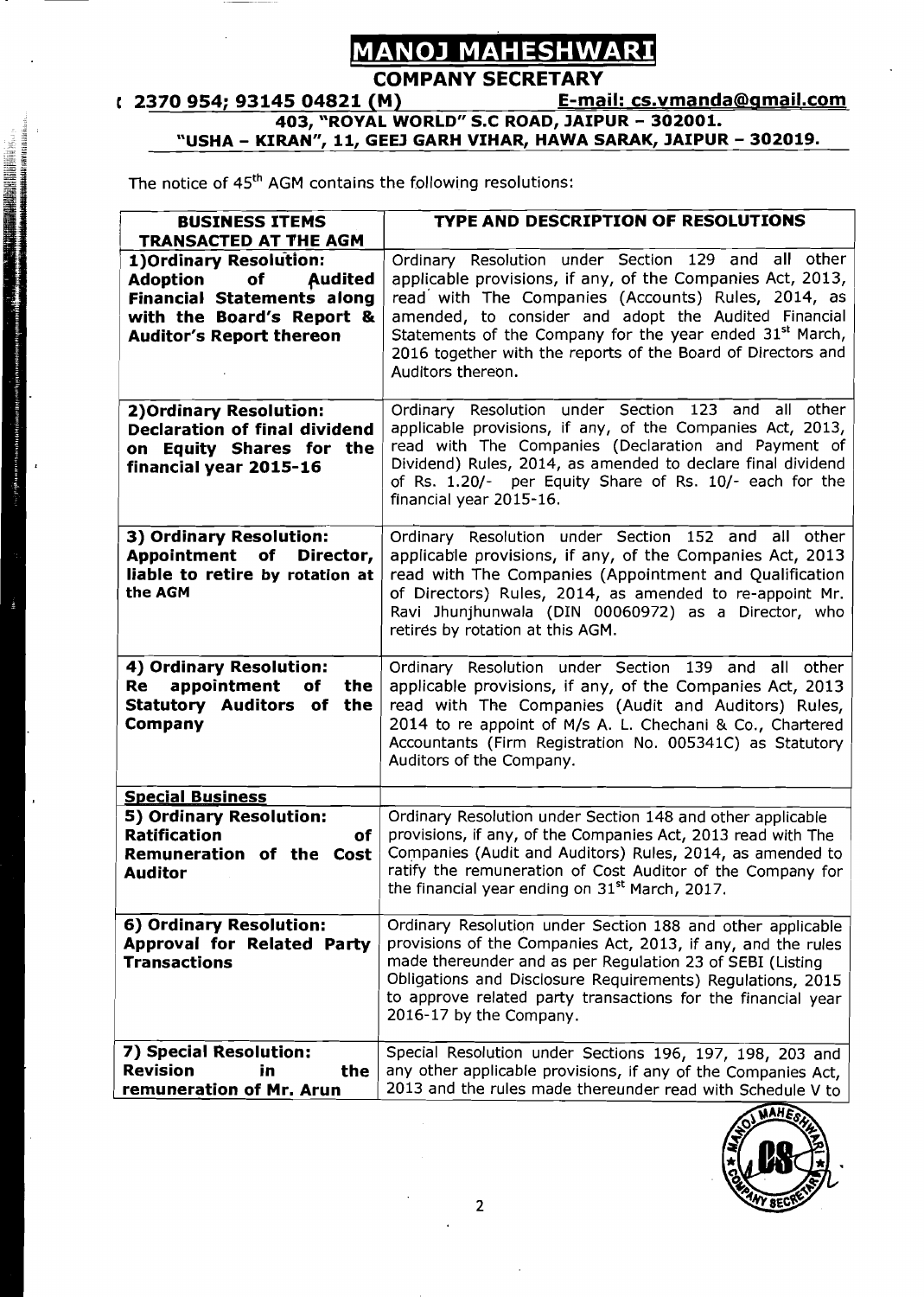## **NOJ MAHESHWARI**

**COMPANY SECRETARY**<br>(M) F-mail: cs.vmanda@gmail.com r **2370 954; 93145 04821 (M) E-mail: cs.vmandabamail.com 403, "ROYAL WORLD" S.C ROAD, JAIPUR** - **302001.**  "USHA - KIRAN", 11, GEEJ GARH VIHAR, HAWA SARAK, JAIPUR - 302019.

| Churiwal, (DIN:00001718),<br><b>Managing</b><br>Chairman<br>&<br><b>Director</b>                                                                                    | the Companies Act, 2013 and in supersession of the earlier<br>resolution passed at the 41st Annual General Meeting, to<br>approve revision in the remuneration of Shri Arun<br>Churiwal, (DIN:00001718), Chairman & Managing Director of<br>the Company w.e.f. 1st April, 2016, for the remaining period<br>of his tenure i.e. upto 31 <sup>st</sup> August, 2017.                                                                                                                                                                             |
|---------------------------------------------------------------------------------------------------------------------------------------------------------------------|------------------------------------------------------------------------------------------------------------------------------------------------------------------------------------------------------------------------------------------------------------------------------------------------------------------------------------------------------------------------------------------------------------------------------------------------------------------------------------------------------------------------------------------------|
| 8) Special Resolution:<br>the<br>Revision<br>in.<br>Mr.<br>οf<br>remuneration<br>Churiwal,<br><b>Nivedan</b><br>Joint<br>(DIN:00001749,<br><b>Managing Director</b> | Special Resolution under Sections 196, 197, 198, 203 and<br>any other applicable provisions, if any of the Companies Act,<br>2013 and the rules made thereunder read with Schedule V to<br>the Companies Act, 2013 and in supersession of the earlier<br>resolution passed at the 41st Annual General Meeting, to<br>approve revision in the remuneration of Mr. Nivedan<br>Churiwal, (DIN:00001749), Joint Managing Director of the<br>Company w.e.f. 1st April, 2016, for the remaining period of<br>his tenure i.e. upto $25th$ July, 2017. |

Further to the above, I submit my report as under:-

I

- 1) That the AGM notice dated  $11<sup>th</sup>$  May, 2016 under section 101 of the Companies Act, 2013 was dispatched to 6,611 (Six Thousand Six Hundred and Eleven only) shareholders by means of post and 3,121 (Three Thousand One Hundred and Twenty One) shareholders by electronic means via e-mail on or before 29<sup>th</sup> August, 2016. As confirmed by management, there were 822 (Eight Hundred and Twenty Two) such envelopes containing notice of AGM which were returned undelivered and there were 276 (Two Hundred and Seventy Six) e-mails which were bounced back.
- 2) As stated in sub rule 4 of Rule 20 of The Companies (Management and Administration) Amendment Rules, 2015 amending the Rule 20 of The (Management and Administration) Rules, 2014, an advertisement was published by the company on  $31<sup>st</sup>$  August, 2016 in "The Financial Express", English newspaper in English language and in "Dainik Navjyoti" vernacular language newspaper in vernacular language, informing about the completion of the dispatch of the AGM notices, by means of post and electronic means via e-mail, to the shareholders along with other related matters mentioned therein.
- 3) The remote e-voting period remained open from Wednesday, 21<sup>st</sup> September, 2016 at 09.00 A.M. and ended on Friday, 23rd September, 2016 at 5.00 P.M.
- 4) The members of the Company as on the cut-off date i.e. Saturday,  $17<sup>th</sup>$  September, 2016 were entitled to vote on the resolutions.
- 5) The empty polling box was locked and sealed in the presence of members. There was no vote cast through physical ballot. Immediately after the conclusion of the AGM, the votes cast through remote e-voting were unblocked in the presence of 2 witnesses who are not in the employment of the Company.

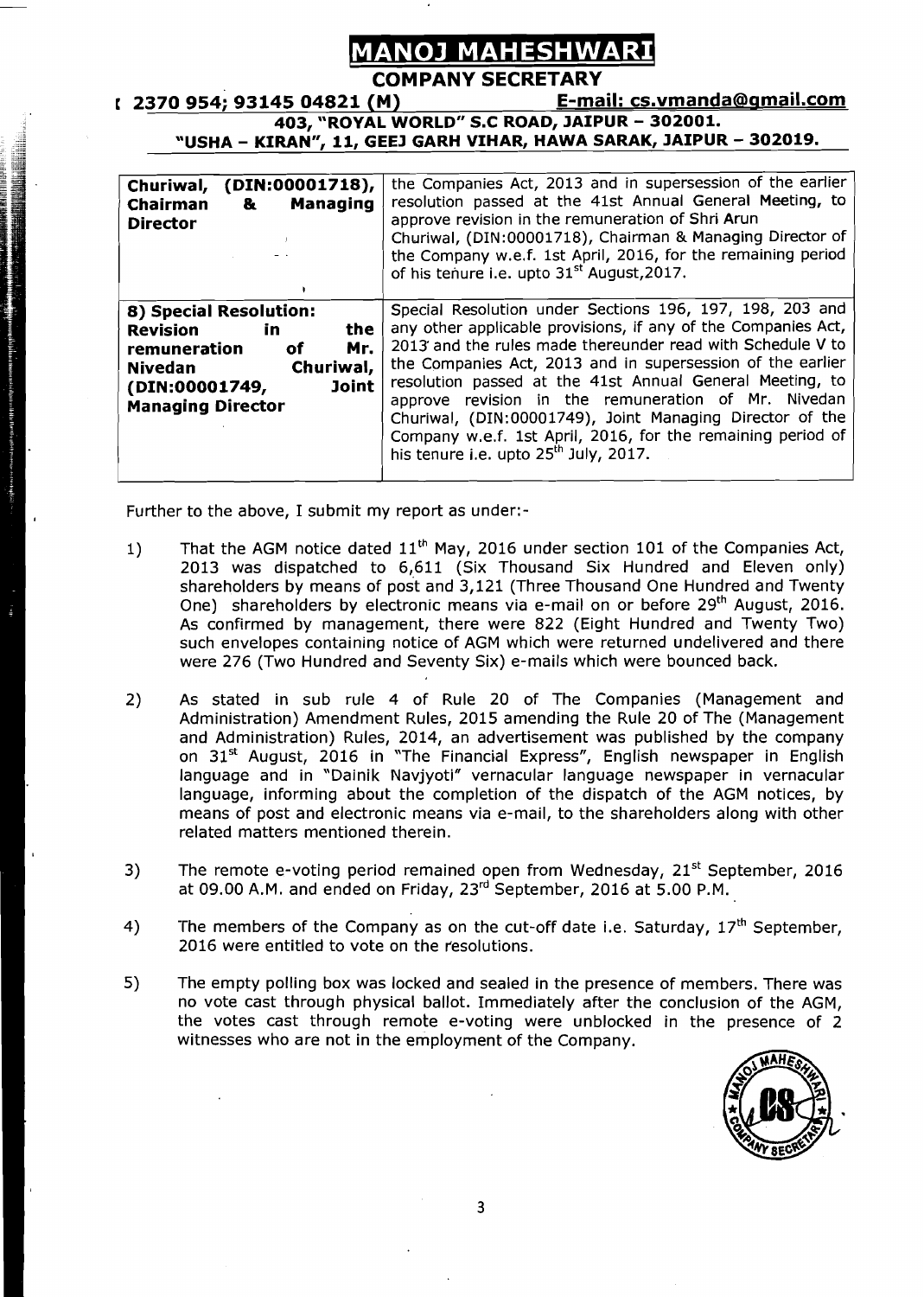

#### **COMPANY SECRETARY**<br>(M) F-mail: cs.vmanda@gmail.com **t 2370 954; 93145 04821 (M) 403, "ROYAL WORLD" S.C. ROAD, JAIPUR** - **302001. "USHA** - **KIRAN", 11, GEEJ GARH VIHAR, HAWA SARAK, JAIPUR** - **302019.**

6) The total number of fully paid up shares of the company outstanding as on **17~~**  September, 2016, were 1,02,92,168. As on cut-off date, out of 9,682 (Nine Thousand Six Hundred and Eighty Two) shareholders, the following mentioned shareholders have exercised their votes through remote e-voting and none of the shareholders have exercised their votes through poll at the AGM. The results (consolidated) for the item placed for consideration by the members is given below:

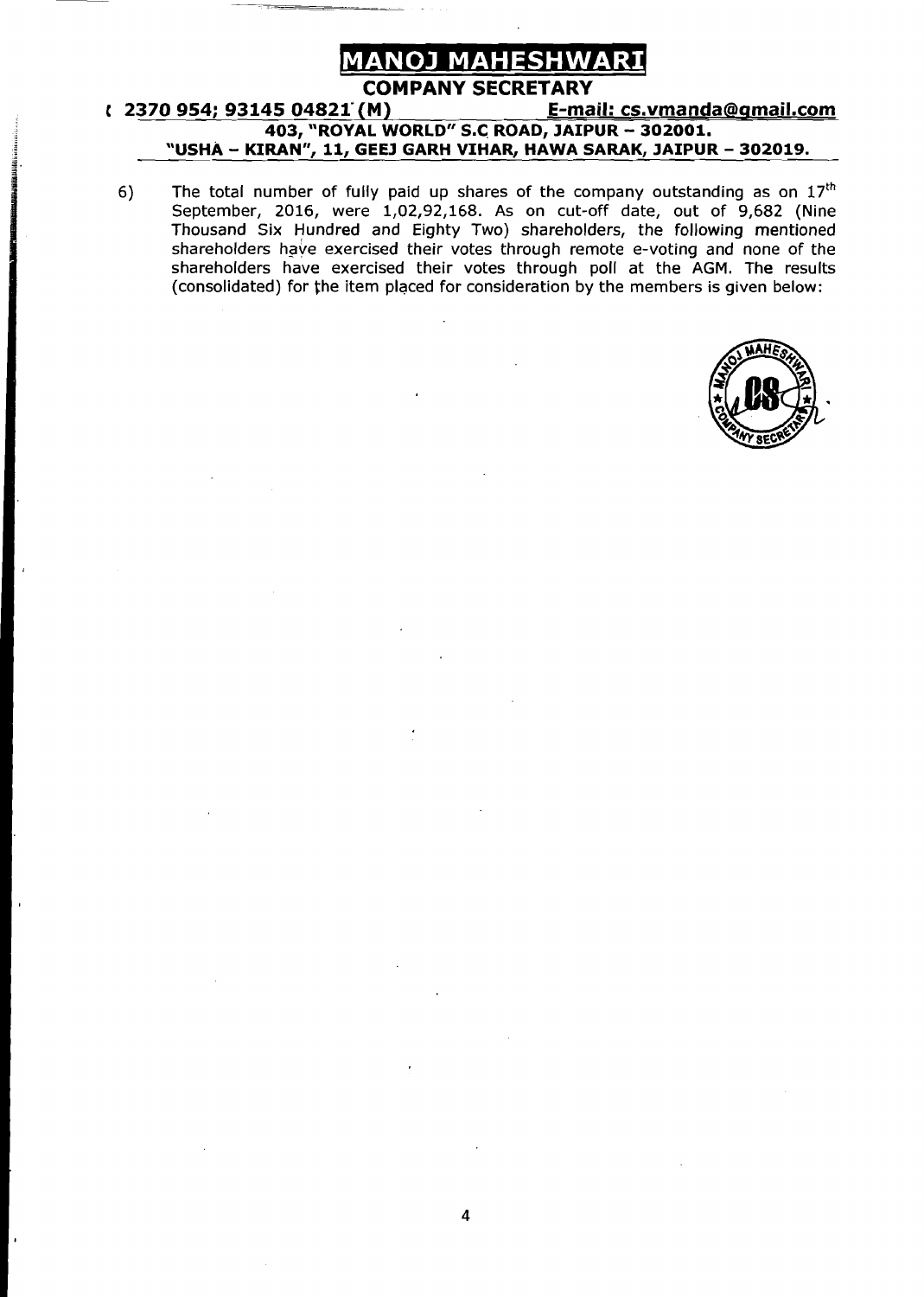# **AHESHW**

#### **COMPANY SECRETARY**<br><u>E-ma =</u> 1 . 2370 954; 93145 04821 (M) **t** 2370 **E-mail: cs.vmanda@gmail.com**

**403, "ROYAL WORLD" S.C ROAD, JAIPUR** - **302001.** 

**"USHA** - **KIRAN". 11. GEEJ GARH VIHAR. HAWA SARAK. JAIPUR** - **302019.** 

#### **Item No 1: Ordinary Resolution for Adoption of Audited Financial Statements along with the report of Board of Director's and Auditor's thereon**

| Total No. of Shareholders                                                                                                                                                                                                                                                                                                        | 9,682       |                                                                    |                         |  |  |
|----------------------------------------------------------------------------------------------------------------------------------------------------------------------------------------------------------------------------------------------------------------------------------------------------------------------------------|-------------|--------------------------------------------------------------------|-------------------------|--|--|
| <b>Total No. of Shares</b>                                                                                                                                                                                                                                                                                                       | 1,02,92,168 |                                                                    |                         |  |  |
| Remote E-voting Period                                                                                                                                                                                                                                                                                                           |             | 21 <sup>st</sup> September, 2016 to 23 <sup>rd</sup>               | September, 2016         |  |  |
|                                                                                                                                                                                                                                                                                                                                  |             | Number of<br><b>Votes/Folio</b>                                    | <b>Number of shares</b> |  |  |
| Total votes cast through remote e-voting                                                                                                                                                                                                                                                                                         | А           | 89                                                                 | 58,78,090               |  |  |
| Total Votes cast through Polling at AGM .                                                                                                                                                                                                                                                                                        | в           | Nil                                                                | Nil                     |  |  |
| Grand Total of remote e-voting / Polling at AGM<br>(A+B)                                                                                                                                                                                                                                                                         | C           | 89                                                                 | 58,78,090               |  |  |
| Less: Invalid/abstain remote e-voting/ Polls at<br>AGM(On account of for/against option<br>not<br>indicated) and the contract of the state of the state of the state of the state of the state of the state of the state of the state of the state of the state of the state of the state of the state of the state of the state | . D         | Nil<br>about seems to the common previous and are presented to the | Nil                     |  |  |
| Net remote e-voting/ Polling at AGM (C-D)                                                                                                                                                                                                                                                                                        |             | 89                                                                 | 58,78,090               |  |  |

## **NOTES:**

- i. Invalid voting was not taken into account for counting of votes.<br>ii. Votes cast in favour or against has been considered on the ba
- Votes cast in favour or against has been considered on the basis of the number of shares held as on the date reckoned for the purpose of the Polling or the number of shares mentioned in the polling whichever is less.
- iii. There is no case where the shareholder has voted both through remote e-voting and polling at AGM.

|--|

|             | No. of shares | No. of votes | % of        | No. of votes in | No. of     | % of       | % of       |
|-------------|---------------|--------------|-------------|-----------------|------------|------------|------------|
| Promoter/   | held.         | polled       | votes       | Favour          | Votes      | votes      | votes      |
| Public      | (1)           | (2)          | polled      | (4)             | against    | in         | against    |
|             |               |              | on          |                 | (5)        | favour     | on.        |
|             |               |              | outstan     |                 |            | on.        | votes      |
|             |               |              | ding        |                 |            | votes      | polled     |
|             |               |              | shares      |                 |            | polled     | $(7) = [($ |
|             |               |              | $(3)=[(2)$  |                 |            | $(6)=$ [(  | 5)/(2)]    |
|             |               |              | $)/(1)]$ *1 |                 |            | $4)/(2)$ ] | *100       |
|             |               |              | 00          |                 |            | *100       |            |
| Promoter    | 58,09,072     | 58,09,072    | 100         | 58,09,072       | Nil        | 100        | Nil        |
| and         |               |              |             |                 |            |            |            |
| Promoter    |               |              |             |                 |            |            |            |
| group       |               |              |             |                 |            |            |            |
| Public      | 4,32,557      | Nil          | Nil         | Nil             | Nil        | Nil        | Nil        |
| institution |               |              |             |                 |            |            |            |
| al holders  |               |              |             |                 |            |            |            |
| Public-     | 40,50,539     | 69,018       | 1.70        | 69,018          | Nil        | 100        | Nil        |
| others      |               |              |             |                 |            |            |            |
| Total       | 1,02,92,168   | 58,78,090    | 57.11       | 58,78,090       | <b>Nil</b> | 100        | <b>Nil</b> |

Percentage of Votes cast in favour: 100% Percentage of votes cast against: 0.00

 $\bullet$ 

#### **RESULT:-**

RESULT:-<br>Since, the number of votes cast in favour of the resolution is 100%, I report that the ordinary resolution under section 129 of the Companies Act, 2013 as set out in the notice of AGM dated 11<sup>th</sup> May, 2016 has been passed by the shareholders with the requisite majority. Since, the number of votes cast in favour of the resolution is 100%, I report that the ordinary resolution under section 129 of the Companies Act, 2013 as set out in the notice of AGM dated  $11^{\text{th}}$  May, 2016 has been p The resolution is deemed to be passed as on the date of AGM.

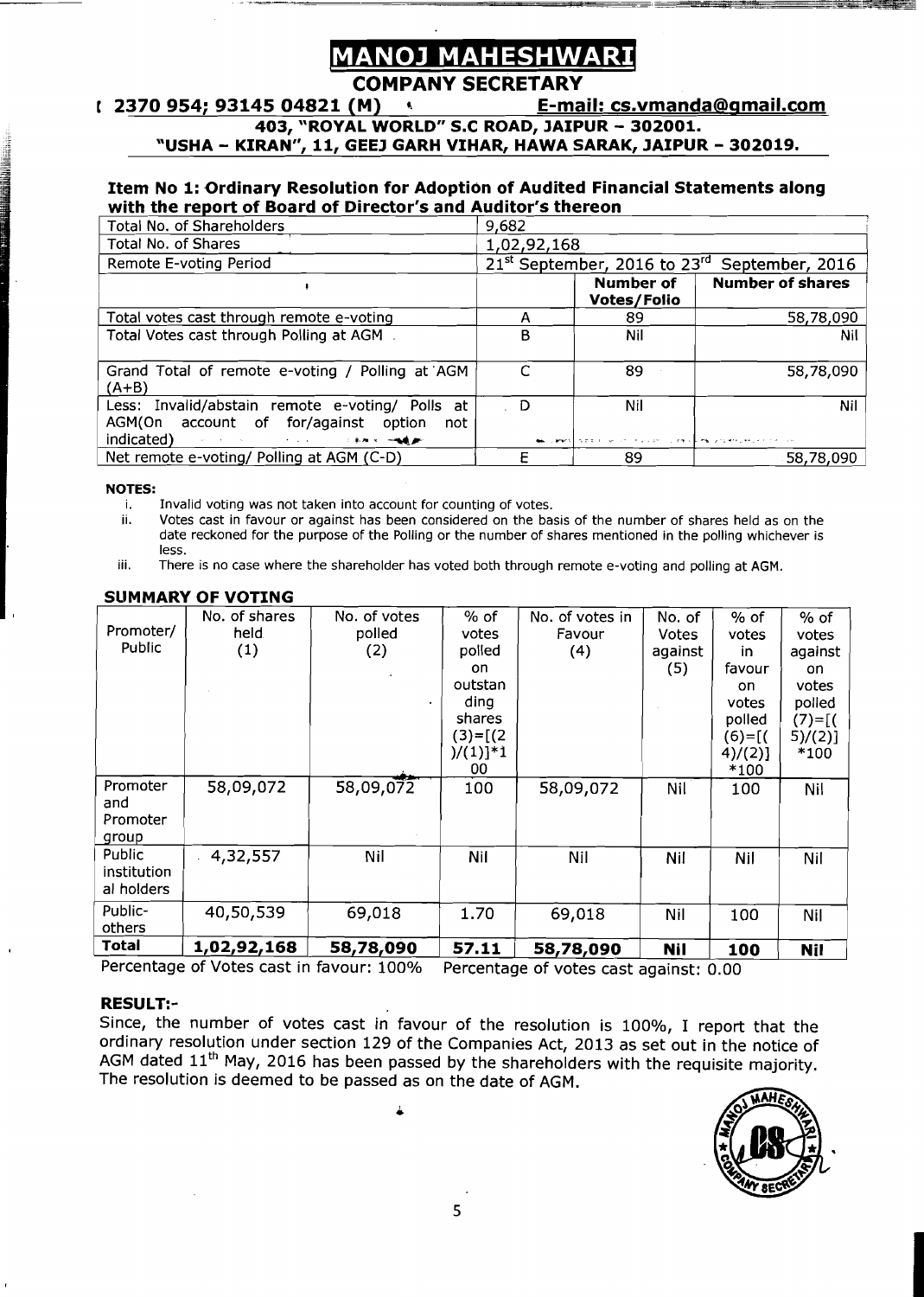## <u>ANOJ MAHESHWARI</u> **COMPANY SECRETARY**

#### **t 2370 954; 93145 04821 (M)** E-mail: cs.vmanda@gmail.com **403, 'ROYAL WORLD" S.C ROAD, JAIPUR** - **302001.**  "USHA - KIRAN", 11, GEEJ GARH VIHAR, HAWA SARAK, JAIPUR - 302019.

#### **Item No 2: Ordinary Resolution for declaration of final dividend on Equity Shares for the financial year 2015-16**

| <b>Total No. of Shareholders</b>                                                                                | 9,682       |                                                      |                         |
|-----------------------------------------------------------------------------------------------------------------|-------------|------------------------------------------------------|-------------------------|
| <b>Total No. of Shares</b>                                                                                      | 1,02,92,168 |                                                      |                         |
| Remote E-voting Period                                                                                          |             | 21 <sup>st</sup> September, 2016 to 23 <sup>rd</sup> | September, 2016         |
|                                                                                                                 |             | Number of<br>Votes/Folio                             | <b>Number of shares</b> |
| Total votes cast through remote e-voting                                                                        | А           | 89                                                   | 58,78,090               |
| Total Votes cast through Polling at AGM                                                                         | в           | Nil                                                  | Nil                     |
| Grand Total of remote e-voting / Polling at AGM<br>$(A+B)$                                                      |             | 89                                                   | 58,78,090               |
| Less: Invalid/abstain remote e-voting/ Polls at<br>AGM(On account of for/against<br>option<br>not<br>indicated) | D           | Nil                                                  | Nil                     |
| Net remote e-voting/ Polling at AGM (C-D)                                                                       | F           | 89                                                   | 58,78,090               |

**NOTES:** 

i. Invalid voting was not taken into account for counting of votes.<br>ii. Votes cast in favour or against has been considered on the ba-

Votes cast in favour or against has been considered on the basis of the number of shares held as on the date reckoned for the purpose of the Polling or the number of shares mentioned in the polling whichever is less. .

iii. There is no case where the shareholder has voted both through remote e-voting and polling at AGM.

#### **SUMMARY OF VOTING**

|             | No. of shares | No. of votes | $%$ of      | No. of votes in | No.        | $%$ of                | % of votes     |
|-------------|---------------|--------------|-------------|-----------------|------------|-----------------------|----------------|
| Promoter/   | held          | polled       | votes       | Favour          | of         | votes in              | against on     |
| Public      | (1)           | (2)          | polled      | (4)             | Vote       | favour                | votes polled   |
|             |               |              | on.         |                 | s          | on                    | $(7)=[(5)/(2)$ |
|             |               |              | outstan     |                 | again      | votes                 | 1*100          |
|             |               |              | ding        |                 | st(5)      | polled                |                |
|             |               |              | shares      |                 |            | $(6)=[(4)$            |                |
|             |               |              | $(3)=[(2)$  |                 |            | $)/(2)]$ <sup>*</sup> |                |
|             |               |              | $)/(1)]$ *1 |                 |            | 100                   |                |
|             |               |              | 00          |                 |            |                       |                |
| Promoter    | 58,09,072     | 58,09,072    | 100         | 58,09,072       | Nil        | 100                   | Nil            |
| and         |               |              |             |                 |            |                       |                |
| Promoter    |               |              |             |                 |            |                       |                |
| group       |               |              |             |                 |            |                       |                |
| Public      | 4,32,557      | Nil          | Nil         | Nil             | Nil        | Nil                   | Nil            |
| institution |               |              |             |                 |            |                       |                |
| al holders  |               |              |             |                 |            |                       |                |
| Public-     | 40,50,539     | 69,018       | 1.70        | 69,018          | <b>Nil</b> | 100                   | Nil            |
| others      |               |              |             |                 |            |                       |                |
| Total       | 1,02,92,168   | 58,78,090    | 57.11       | 58,78,090       | <b>Nil</b> | 100                   | <b>Nil</b>     |

Percentage of Votes cast in favour: 100% Percentage of votes cast against: 0.00

#### **RESULT:-**

Since, the number of votes cast in favour of the resolution is 100%, I report that the ordinary resolution under section 123 of the Companies Act, 2013 as set out in the notice of AGM dated 11<sup>th</sup> May, 2016 has been passed by the shareholders with the requisite majority. The resolution is deemed to be passed as on the date of AGM.

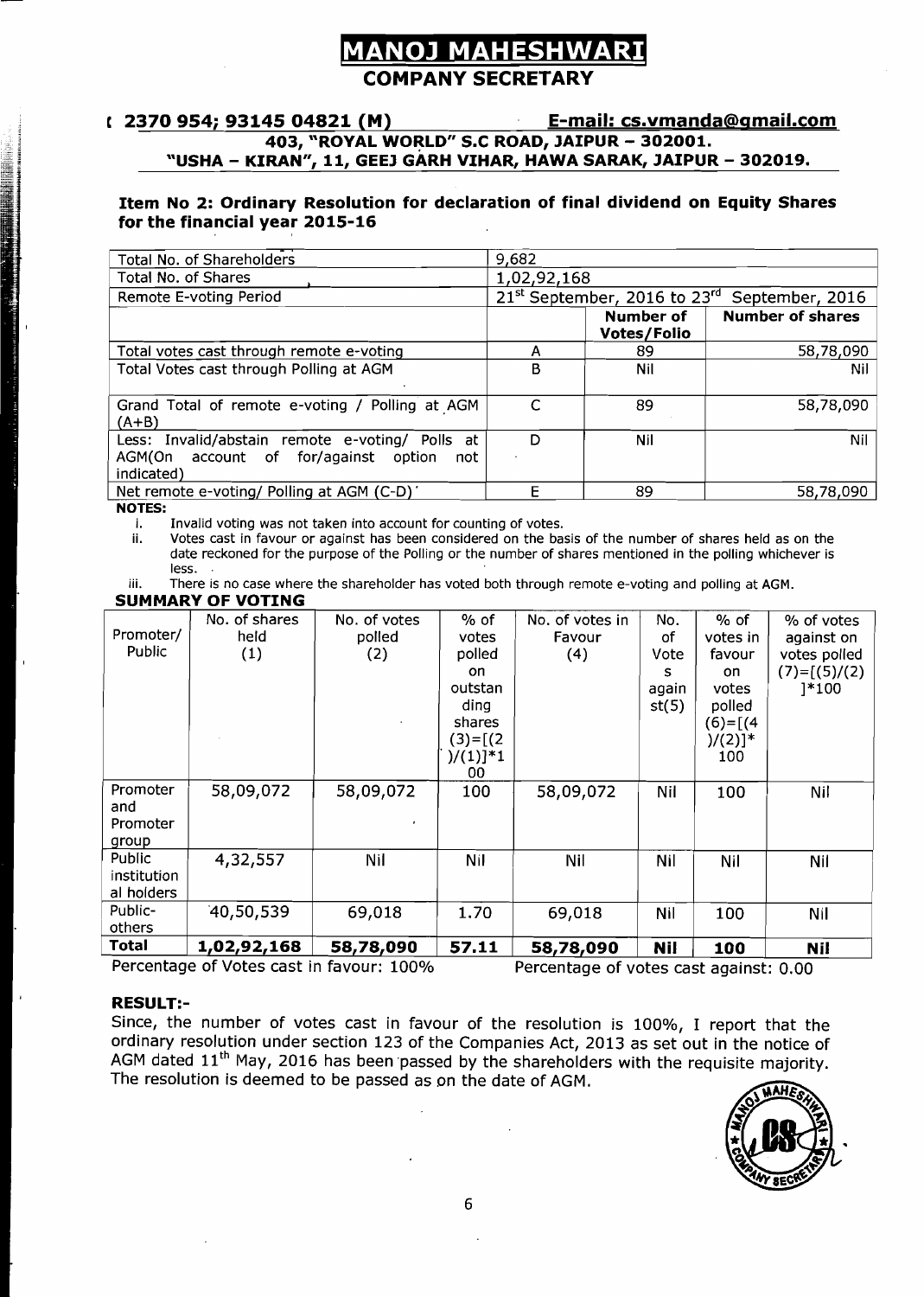## **NOJ MAHESHWAR COMPANY SECRETARY**

#### t 2370 954; 93145 04821 (M) **E-mail: cs.vmanda@gmail.com 403, "ROYAL WORLD" S.C ROAD, JAIPUR** - **302001. "USHA** - **KIRAN". 11, GEEJ GARH VIHAR, HAWA SARAK, JAIPUR** - **302019.**

#### **Item No 3: Ordinary Resolution for appointment of Director, retired by rotation at the AGM**

| <b>Total No. of Shareholders</b>                                                                        | 9,682       |                                        |                         |  |  |
|---------------------------------------------------------------------------------------------------------|-------------|----------------------------------------|-------------------------|--|--|
| Total No. of Shares                                                                                     | 1,02,92,168 |                                        |                         |  |  |
| Remote E-voting Period                                                                                  |             | 21st September, 2016 to 23rd           | September, 2016         |  |  |
|                                                                                                         |             | <b>Number of</b><br><b>Votes/Folio</b> | <b>Number of shares</b> |  |  |
| Total votes cast through remote e-voting                                                                |             | 89                                     | 58,78,090               |  |  |
| Total Votes cast through Polling at AGM                                                                 | 8           | Nil                                    | Nil                     |  |  |
| Grand Total of remote e-voting / Polling at AGM<br>$(A+B)$                                              |             | 89                                     | 58,78,090               |  |  |
| Less: Invalid/abstain remote e-voting/ Polls at AGM<br>(On account of for/against option not indicated) | D           | Nil                                    | Nil                     |  |  |
| Net remote e-voting/ Polling at AGM (C-D)                                                               |             | 89                                     | 58,78,090               |  |  |

#### **NOTES:**

i. Invalid voting was not taken into account for counting of votes.<br>ii. Votes cast in favour or against has been considered on the ba Votes cast in favour or against has been considered on the basis of the number of shares held as on the date reckoned for the purpose of the Polling or the number of shares mentioned in the polling whichever is less.

#### **SUMMARY OF VOTING**

| less.                                | adic reckvired for the purpose or the rolling or the number or shares mentioned in the politiq whichever is |                               |                                                                                             |                                  |                                   |                                                                                           |                                                                           |
|--------------------------------------|-------------------------------------------------------------------------------------------------------------|-------------------------------|---------------------------------------------------------------------------------------------|----------------------------------|-----------------------------------|-------------------------------------------------------------------------------------------|---------------------------------------------------------------------------|
| iii.                                 | There is no case where the shareholder has voted both through remote e-voting and polling at AGM.           |                               |                                                                                             |                                  |                                   |                                                                                           |                                                                           |
|                                      | <b>SUMMARY OF VOTING</b>                                                                                    |                               |                                                                                             |                                  |                                   |                                                                                           |                                                                           |
| Promoter/<br>Public                  | No. of shares<br>held<br>(1)                                                                                | No. of votes<br>polled<br>(2) | $%$ of<br>votes<br>polled<br>on<br>outstan<br>ding<br>shares<br>$(3)=[($<br>2)/(1)]<br>*100 | No. of votes<br>in Favour<br>(4) | No. of<br>Votes<br>against(<br>5) | $%$ of<br>votes in<br>favour<br>on.<br>votes<br>polled<br>$(6)=[(4)$<br>$)/(2)]$ *1<br>00 | % of votes<br>against on<br>votes<br>polled<br>$(7)=[(5)/($<br>$2)$ ]*100 |
| Promoter<br>and<br>Promoter<br>group | 58,09,072                                                                                                   | 58,09,072                     | 100                                                                                         | 58,09,072                        | Nil                               | 100                                                                                       | Nil                                                                       |
| Public<br>institution<br>al holders  | 4,32,557                                                                                                    | Nil                           | Nil                                                                                         | Nil                              | Nil                               | <b>Nil</b>                                                                                | Nil                                                                       |
| Public-<br>others                    | 40,50,539                                                                                                   | 69,018                        | 1.70                                                                                        | 69,018                           | Nil                               | 100                                                                                       | Nil                                                                       |
| <b>Total</b>                         | 1,02,92,168                                                                                                 | 58,78,090                     | 57.11                                                                                       | 58,78,090                        | <b>Nil</b>                        | 100                                                                                       | <b>Nil</b>                                                                |

Percentage of Votes cast in favour: 100% Percentage of votes cast against: 0.00

#### **RESULT:-**

Since, the number of votes cast in favour of the resolution is 100%, I report that the ordinary resolution under section 152 of the Companies Act, 2013 as set out in the notice of AGM dated  $11<sup>th</sup>$  May, 2016 has been passed by the shareholders with the requisite majority. The resolution is deemed to be passed as on the date of AGM.

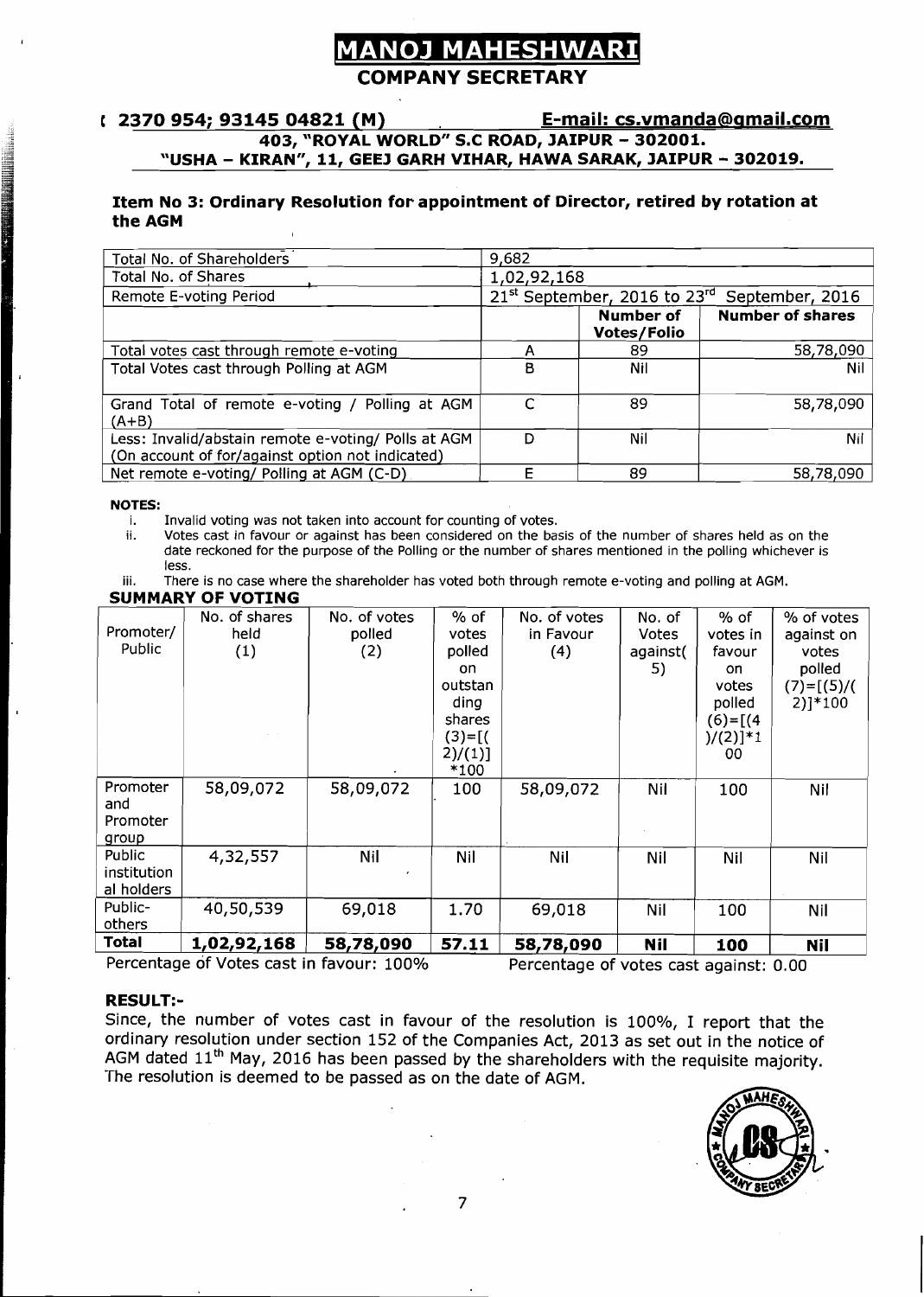# **MANOJ MAHESHWARI**

**COMPANY SECRETARY** 

### **1 2370 954; 93145 04821 (M) E-mail: cs.vmanda6amail.com 403, "ROYAL WORLD" S.C ROAD, JAIPUR** - **302001. 'USHA** - **KIRAN"", 11, GEEJ GARH VIHAR, HAWA SARAK, JAIPUR** - **302019.**

#### **Item No 4: Ordinary Resolution for re appointment of Statutory Auditor**

| Total No. of Shareholders                                                                               | 9,682       |                                                      |                 |
|---------------------------------------------------------------------------------------------------------|-------------|------------------------------------------------------|-----------------|
| Total No. of Shares                                                                                     | 1,02,92,168 |                                                      |                 |
| Remote E-voting Period                                                                                  |             | 21 <sup>st</sup> September, 2016 to 23 <sup>rd</sup> | September, 2016 |
|                                                                                                         |             | <b>Number of shares</b>                              |                 |
| Total votes cast through remote e-voting                                                                |             | 89                                                   | 58,78,090       |
| Total Votes cast through Polling at AGM                                                                 | в           | Nil                                                  | Nil             |
| Grand Total of remote e-voting / Polling at AGM<br>(A+B)                                                |             | 89                                                   | 58,78,090       |
| Less: Invalid/abstain remote e-voting/ Polls at AGM<br>(On account of for/against option not indicated) | D           | Nil                                                  | Nil             |
| Net remote e-voting/ Polling at AGM (C-D)                                                               |             | 89                                                   | 58,78,090       |

**NOTES:** 

i. Invalid voting was not taken into account for counting of votes.<br>ii. Votes cast in favour or against has been considered on the ba Votes cast in favour or against has been considered on the basis of the number of shares held as on the date reckoned for the purpose of the Polling or the number of shares mentioned in the polling whichever is less.

iii. There is no case where the shareholder has voted both through remote e-voting and polling at AGM.

#### **SUMMARY OF VOTING**

| JUIIIMNI VI  | <b>TUTTLA</b> |              |          |                 |              |            |                |
|--------------|---------------|--------------|----------|-----------------|--------------|------------|----------------|
|              | No. of shares | No. of votes | % of     | No. of votes in | No. of       | $%$ of     | % of votes     |
| Promoter/    | held          | polled       | votes    | Favour          | <b>Votes</b> | votes in   | against on     |
| Public       | (1)           | (2)          | polled   | (4)             | agains       | favour     | votes polled   |
|              |               |              | on.      |                 | t(5)         | on.        | $(7)=[(5)/(2)$ |
|              |               |              | outstan  |                 |              | votes      | 1*100          |
|              |               |              | ding     |                 |              | polled     |                |
|              |               |              | shares   |                 |              | $(6)=[(4)$ |                |
|              |               |              | $(3)=[($ |                 |              | $)/(2)]$ * |                |
|              |               |              | 2)/(1)]  |                 |              | 100        |                |
|              |               |              | $*100$   |                 |              |            |                |
| Promoter     | 58,09,072     | 58,09,072    | 100      | 58,09,072       | Nil          | 100        | Nil            |
| and          |               |              |          |                 |              |            |                |
| Promoter     |               |              |          |                 |              |            |                |
| group        |               |              |          |                 |              |            |                |
| Public       | 4,32,557      | Nil          | Nil      | Nil             | Nil          | Nil        | <b>Nil</b>     |
| institution  |               |              |          |                 |              |            |                |
| al holders   |               |              |          |                 |              |            |                |
| Public-      | 40,50,539     | 69,018       | 1.70     | 69,018          | Nil          | 100        | Nil            |
| others       |               |              |          |                 |              |            |                |
| <b>Total</b> | 1,02,92,168   | 58,78,090    | 57,11    | 58,78,090       | <b>Nil</b>   | 100        | <b>Nil</b>     |

Percentage of Votes cast in favour: 100% | Percentage of votes cast against: 0.00

#### **RESULT:-**

Since, the number of votes cast in favour of the resolution is 100%, I report that the ordinary resolution under section 139 of the Companies Act, 2013 as set out in the notice of AGM dated  $11<sup>th</sup>$  May, 2016 has been passed by the shareholders with the requisite majority. The resolution is deemed to be passed as on the date of AGM.

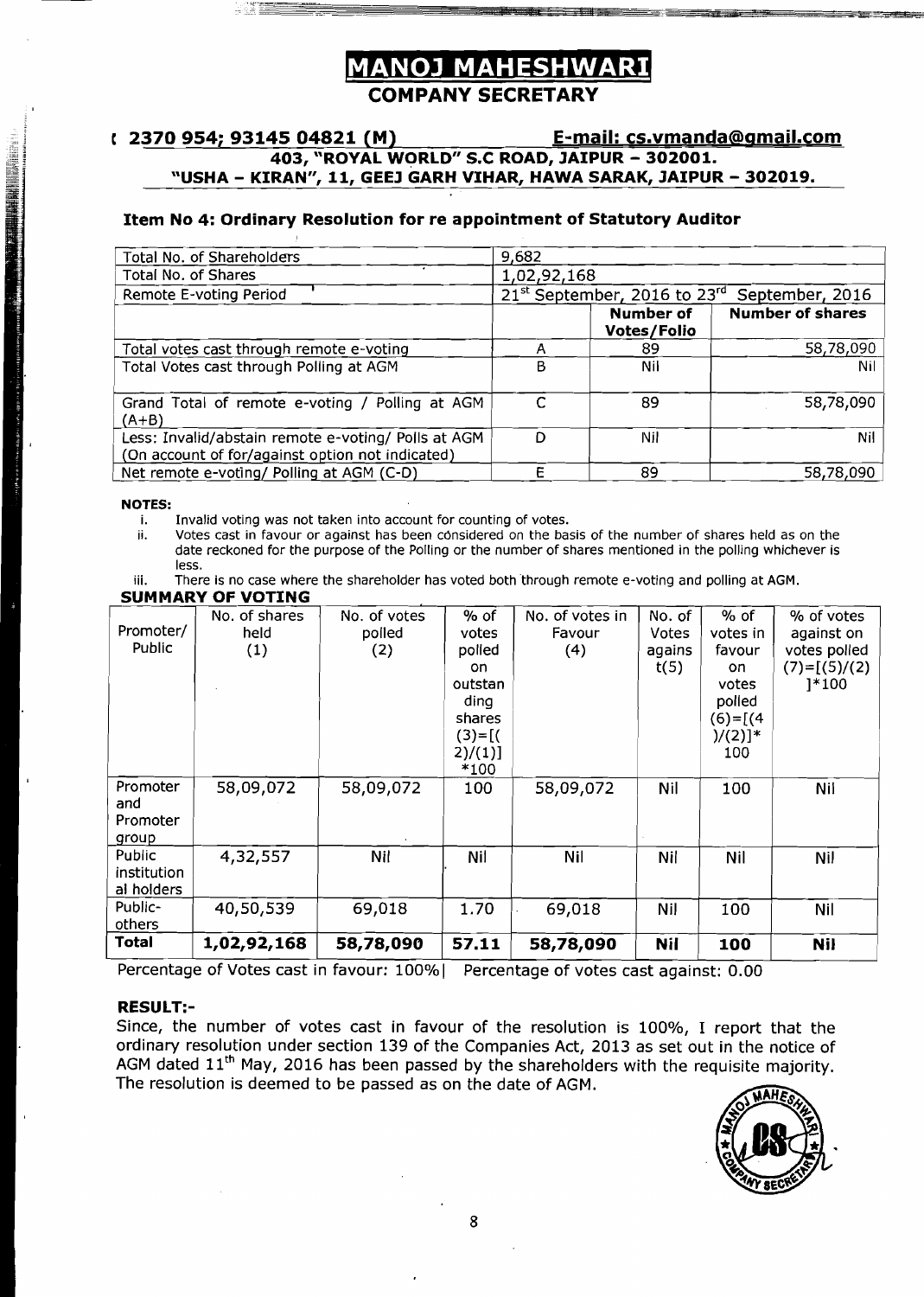## **MANOJ MAHESHWARI COMPANY SECRETARY**

### r **2370 954; 93145 04821 (M)** E-mail: cs.vmanda@gmail.com **403, "ROYAL WORLD" S.C ROAD, JAIPUR** - **302001. "USHA** - **KIRAN", 11, GEEJ GARH VIHAR, HAWA SARAK, JAIPUR** - **302019.**

#### **Item No 5: Ordinary Resolution for ratification of remuneration of the Cost Auditors** -.

| --------                                                                                                |             |                              |                         |
|---------------------------------------------------------------------------------------------------------|-------------|------------------------------|-------------------------|
| Total No. of Shareholders                                                                               | 9,682       |                              |                         |
| Total No. of Shares                                                                                     | 1,02,92,168 |                              |                         |
| Remote E-voting Period                                                                                  |             | 21st September, 2016 to 23rd | September, 2016         |
|                                                                                                         |             | Number of<br>Votes/Folio     | <b>Number of shares</b> |
| Total votes cast through remote e-voting                                                                |             | 88                           | 58,76,990               |
| Total Votes cast through Polling at AGM                                                                 | в           | Nil                          | Nil                     |
| Grand Total of remote e-voting / Polling at AGM<br>(A+B)                                                |             | 88                           | 58,76,990               |
| Less: Invalid/abstain remote e-voting/ Polls at AGM<br>(On account of for/against option not indicated) | D           | Nil                          | Nil                     |
| Net remote e-voting/ Polling at AGM (C-D)                                                               |             | 88                           | 58,76,990               |

## **NOTES:**

**The Communication of the Communication** 

- i. Invalid voting was not taken into account for counting of votes.<br>ii. Votes cast in favour or against has been considered on the bas
- Votes cast in favour or against has been considered on the basis of the number of shares held as on the date reckoned for the purpose of the Polling or the number of shares mentioned in the polling whichever is less.
- iii. There is no case where the shareholder has voted both through remote e-voting and polling at **AGM.**

|              | No. of shares | No. of votes | $%$ of     | No. of votes | No. of     | % of       | % of         |
|--------------|---------------|--------------|------------|--------------|------------|------------|--------------|
| Promoter/    | held          | polled       | votes      | in Favour    | Votes      | votes      | votes        |
| Public       | (1)           | (2)          | polled     | (4)          | against(5) | in.        | against      |
|              |               |              | on         |              |            | favour     | on votes     |
|              |               |              | outstan    |              |            | on.        | polled       |
|              |               |              | ding       |              |            | votes      | $(7) = [(5)$ |
|              |               |              | shares     |              |            | polled     | $/(2)]*10$   |
|              |               |              | $(3) = [($ |              |            | $(6) = [($ | $\Omega$     |
|              |               |              | $2)/(1)$ ] |              |            | 4)/(2)]    |              |
|              |               |              | $*100$     |              |            | $*100$     |              |
| Promoter     | 58,09,072     | 58,09,072    | 100        | 58,09,072    | Nil        | 100        | Nil          |
| and          |               |              |            |              |            |            |              |
| Promoter     |               |              |            |              |            |            |              |
| group        |               |              |            |              |            |            |              |
| Public       | 4,32,557      | Nil          | Nil        | Nil          | Nil        | Nil        | Nil          |
| institution  |               |              |            |              |            |            |              |
| al holders   |               |              |            |              |            |            |              |
| Public-      | 40,50,539     | 67,918       | 1.67       | 67,818       | 100        | 99.85      | 0.15         |
| others       |               |              |            |              |            |            |              |
| <b>Total</b> | 1,02,92,168   | 58,76,990    | 57.10      | 58,76,890    | 100        | 99.99      | 0.01         |

#### **SUMMARY OF VOTING**

Percentage of Votes cast in favour: 99.99% | Percentage of votes cast against: 0.01% **RESll LT:-** 

majority. The resolution is deemed to be passed as on the date of AGM. Since, the number of votes cast in favour of the resolution is 99.99%, I report that the Ordinary resolution under Section 148 of the Companies Act, 2013 as set out in the notice of AGM dated 11<sup>th</sup> May, 2016 has been passed by the shareholders with the requisite

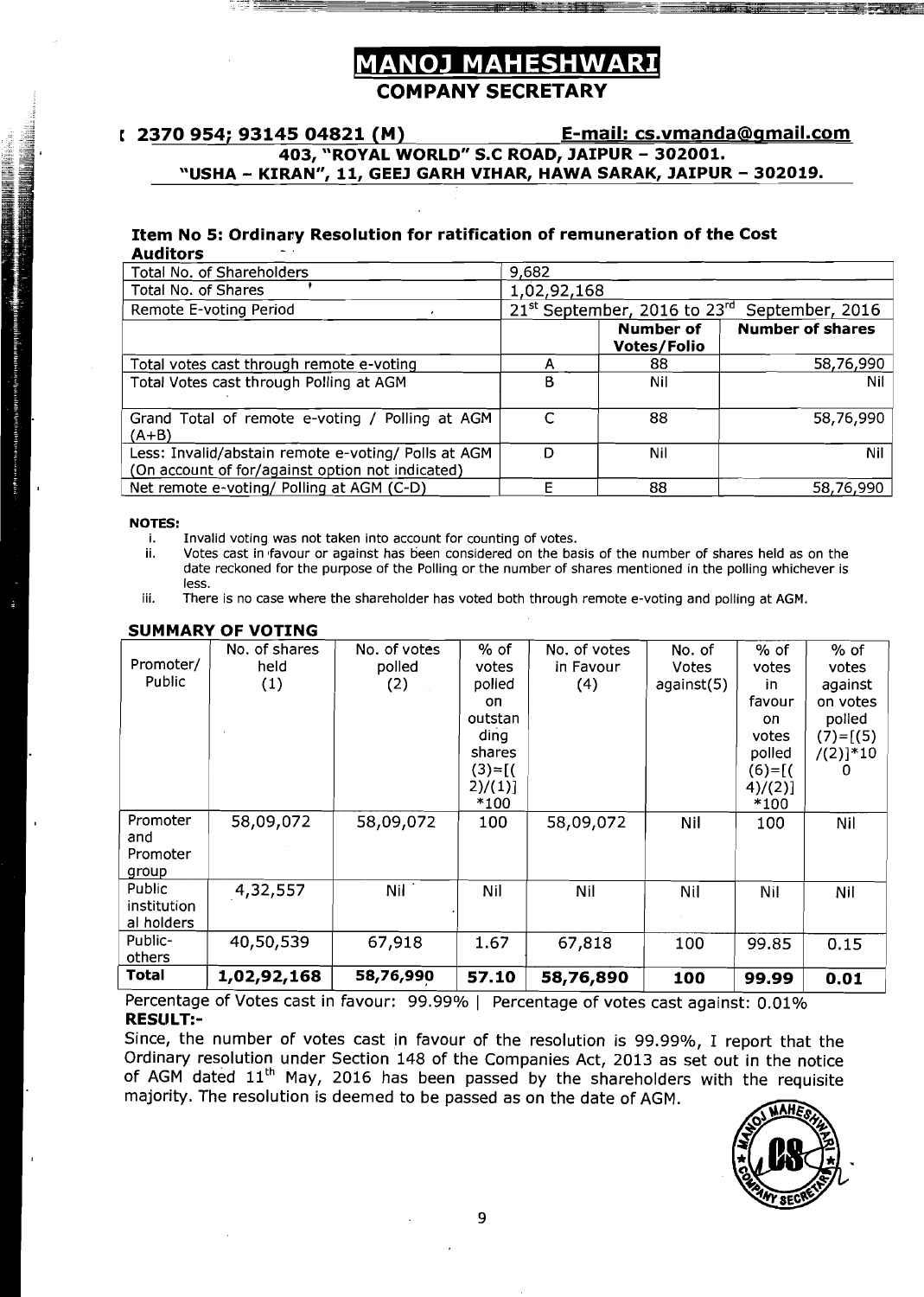## **OJ MAHESHW COMPANY SECRETARY**

## **403, "ROYAL WORLD" S.C ROAD, JAIPUR** - **302001.**  "USHA - KIRAN", 11, GEEJ GARH VIHAR, HAWA SARAK, JAIPUR - 302019.

#### **Item No 6: Ordinary Resolution for approval of related party transactions**

| Total No. of Shareholders                           | 9,682       |                |                                                                      |
|-----------------------------------------------------|-------------|----------------|----------------------------------------------------------------------|
| Total No. of Shares                                 | 1,02,92,168 |                |                                                                      |
|                                                     |             |                |                                                                      |
| Remote E-voting Period                              |             |                | 21 <sup>st</sup> September, 2016 to 23 <sup>rd</sup> September, 2016 |
|                                                     |             | of I<br>Number | Number of shares                                                     |
|                                                     |             | Votes/Folio    |                                                                      |
| Total votes cast through remote e-voting            |             | 88             | 58,46,694                                                            |
| Total Votes cast through Polling at AGM             | в           | Nil            | Nil                                                                  |
|                                                     |             |                |                                                                      |
| Grand Total of remote e-voting / Polling at AGM     | C           | 88             | 58,46,694                                                            |
| (A+B)                                               |             |                |                                                                      |
| Less: Invalid/abstain remote e-voting/ Polls at AGM | D           | 23             | 57,77,676                                                            |
| (On account of for/against option not indicated)    |             |                |                                                                      |
| Net remote e-voting/ Polling at AGM (C-D)           |             | 65             | 69,018                                                               |

**NOTES:** 

i. Invalid voting was not taken into account for counting of votes.<br>ii. Votes cast in favour or against has been considered on the ba

Votes cast in favour or against has been considered on the basis of the number of shares held as on the date reckoned for the purpose of the Polling or the number of shares mentioned in the polling whichever is less.

iii. There is no case where the shareholder has voted both through remote e-voting and polling at AGM.

|  |  | SUMMARY OF VOTING |  |
|--|--|-------------------|--|
|  |  |                   |  |

| ____<br>% of<br>No. of shares<br>No. of votes<br>No. of votes in<br>% of<br>% of votes<br>No.<br>Promoter/<br>held<br>polled<br>Favour<br>against on<br>votes<br>votes in<br>.of<br>Public<br>(1)<br>(2)<br>polled<br>(4)<br>Vote<br>favour<br>votes<br>polled<br>on.<br>on<br>$(7)=[(5)/($<br>outstan<br>votes<br>again<br>$2)$ ]*100<br>st(5)<br>polled<br>ding<br>$(6)=[(4)$<br>shares<br>$)/(2)^{1 \choose 1}$<br>$(3)=[(2)$<br>$)/(1)]$ *1<br>00 <sub>o</sub><br>00<br>58,09,072<br>Promoter<br>Nil<br>Nil<br>Nil<br>Nil<br>Nil<br>Nil<br>and<br>Promoter<br><u>group</u><br>Public<br>4,32,557<br>Nil<br>Nil<br>Nil<br>Nil<br>Nil<br>Nil |
|------------------------------------------------------------------------------------------------------------------------------------------------------------------------------------------------------------------------------------------------------------------------------------------------------------------------------------------------------------------------------------------------------------------------------------------------------------------------------------------------------------------------------------------------------------------------------------------------------------------------------------------------|
|                                                                                                                                                                                                                                                                                                                                                                                                                                                                                                                                                                                                                                                |
|                                                                                                                                                                                                                                                                                                                                                                                                                                                                                                                                                                                                                                                |
|                                                                                                                                                                                                                                                                                                                                                                                                                                                                                                                                                                                                                                                |
|                                                                                                                                                                                                                                                                                                                                                                                                                                                                                                                                                                                                                                                |
|                                                                                                                                                                                                                                                                                                                                                                                                                                                                                                                                                                                                                                                |
|                                                                                                                                                                                                                                                                                                                                                                                                                                                                                                                                                                                                                                                |
|                                                                                                                                                                                                                                                                                                                                                                                                                                                                                                                                                                                                                                                |
|                                                                                                                                                                                                                                                                                                                                                                                                                                                                                                                                                                                                                                                |
|                                                                                                                                                                                                                                                                                                                                                                                                                                                                                                                                                                                                                                                |
|                                                                                                                                                                                                                                                                                                                                                                                                                                                                                                                                                                                                                                                |
|                                                                                                                                                                                                                                                                                                                                                                                                                                                                                                                                                                                                                                                |
|                                                                                                                                                                                                                                                                                                                                                                                                                                                                                                                                                                                                                                                |
|                                                                                                                                                                                                                                                                                                                                                                                                                                                                                                                                                                                                                                                |
|                                                                                                                                                                                                                                                                                                                                                                                                                                                                                                                                                                                                                                                |
|                                                                                                                                                                                                                                                                                                                                                                                                                                                                                                                                                                                                                                                |
| institution                                                                                                                                                                                                                                                                                                                                                                                                                                                                                                                                                                                                                                    |
| al holders                                                                                                                                                                                                                                                                                                                                                                                                                                                                                                                                                                                                                                     |
| Public-<br>40,50,539<br>68,720<br>1.70<br>298<br>69,018<br>99.57<br>0.43                                                                                                                                                                                                                                                                                                                                                                                                                                                                                                                                                                       |
| others                                                                                                                                                                                                                                                                                                                                                                                                                                                                                                                                                                                                                                         |
| Total<br>69,018<br>1,02,92,168<br>0.67<br>68,720<br>298<br>99.57<br>0.43                                                                                                                                                                                                                                                                                                                                                                                                                                                                                                                                                                       |

Percentage of Votes cast in favour: 99.57% | Percentage of votes cast against: 0.43%

#### **RESULT:-**

Since, the number of votes cast in favour of the resolution is 99.57%, I report that the ordinary resolution under section 188 of the Companies Act, 2013 as set out in the notice of Since, the number of votes cast in favour of the resolution is 99.57%, I report that the ordinary resolution under section 188 of the Companies Act, 2013 as set out in the notice of AGM dated  $11^{\text{th}}$  May, 2016 has been The resolution is deemed to be passed as on the date of AGM.

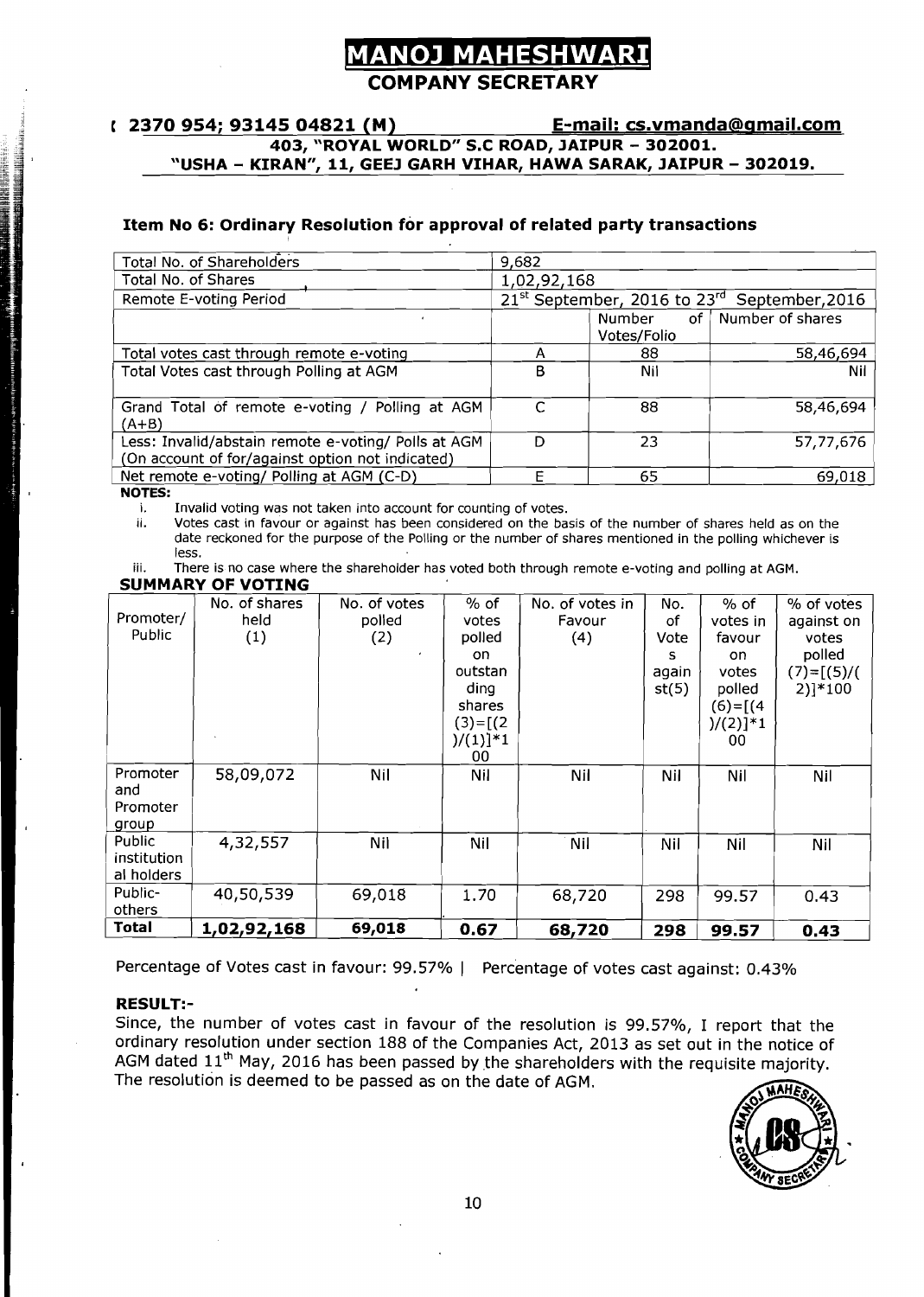# **VOJ MAHESHWA**

### **COMPANY SECRETARY**

#### **t 2370 954; 93145 04821 (M) E-mail: cs.vmanda@amail.com 403, "ROYAL WORLDr' S.C ROAD, JAIPUR** - **302001. "USHA** - **KIRAN", 11, GEEJ GARH VIHAR, HAWA SARAK, JAIPUR** - **302019.**

#### **Item No 7: Special Resolution for Revision in the remuneration of Mr. Arun Churiwal, (DIN: 00001718), Chairman** & **Managing Director**

| Total No. of Shareholders /                         | 9,682       |                                  |                                                                      |
|-----------------------------------------------------|-------------|----------------------------------|----------------------------------------------------------------------|
| Total No. of Shares                                 | 1,02,92,168 |                                  |                                                                      |
| Remote E-voting Period                              |             |                                  | 21 <sup>st</sup> September, 2016 to 23 <sup>rd</sup> September, 2016 |
|                                                     |             | of <sub>1</sub><br><b>Number</b> | Number of shares                                                     |
|                                                     |             | Votes/Folio                      |                                                                      |
| Total votes cast through remote e-voting            |             | 87                               | 48,01,174                                                            |
| Total Votes cast through Polling at AGM             | B           | Nil                              | Nil.                                                                 |
|                                                     |             |                                  |                                                                      |
| Grand Total of remote e-voting / Polling at AGM     |             | 87                               | 48,01,174                                                            |
| (A+B)                                               |             |                                  |                                                                      |
| Less: Invalid/abstain remote e-voting/ Polls at AGM | D           | Nil                              | Nil                                                                  |
| (On account of for/against option not indicated)    |             |                                  |                                                                      |
| Net remote e-voting/ Polling at AGM (C-D)           | F           | 87                               | 48,01,174                                                            |
| <b>NOTES:</b>                                       |             |                                  |                                                                      |

I  $\overline{\phantom{a}}$ 

i. Invalid voting was not taken into account for counting of votes.<br>ii. Votes cast in favour or against has been considered on the ba

Votes cast in favour or against has been considered on the basis of the number of shares held as on the date reckoned for the purpose of the Polling or the number of shares mentioned in the polling whichever is less.

iii. There is no case where the shareholder has voted both through remote e-voting and polling at AGM.

#### **SUMMARY OF VOTING**

| Promoter/<br>Public                  | No. of shares<br>held<br>(1) | No. of votes<br>polled<br>(2) | $%$ of<br>votes<br>polled<br>on.<br>outstan<br>dina<br>shares<br>$(3)=[(2)$<br>$)/(1)]$ *1<br>00 | No. of votes in<br>Favour<br>(4) | No.<br>оf<br>Vote<br>s<br>again<br>st(5) | $%$ of<br>votes in<br>favour<br>on.<br>votes<br>polled<br>(6)=[(4<br>$)/(2)]*1$<br>00 | % of votes<br>against on<br>votes<br>polled<br>$(7)=[(5)/($<br>$2)$ ]*100 |
|--------------------------------------|------------------------------|-------------------------------|--------------------------------------------------------------------------------------------------|----------------------------------|------------------------------------------|---------------------------------------------------------------------------------------|---------------------------------------------------------------------------|
| Promoter<br>and<br>Promoter<br>group | 58,09,072                    | 47,32,156<br>$\bullet$        | 81.46                                                                                            | 47,32,156                        | Nil                                      | 100                                                                                   | Nil                                                                       |
| Public<br>institution<br>al holders  | 4,32,557                     | Nil                           | Nil                                                                                              | Nil                              | Nil                                      | Nil                                                                                   | Nil                                                                       |
| Public-<br>others                    | 40,50,539                    | 69,018                        | 1.70                                                                                             | 68,720                           | 298                                      | 99.57                                                                                 | 0.43                                                                      |
| Total                                | 1,02,92,168                  | 48,01,174                     | 46.65                                                                                            | 48,00,876                        | 298                                      | 99.99                                                                                 | 0.01                                                                      |

Percentage of Votes cast in favour: 99.99% | Percentage of votes cast against: 0.01% **RESULT:-** 

Since, the number of votes cast in favour of the resolution is 99.99%, I report that the special resolution under Sections 196, 197, 198, 203 of the Companies Act, 2013 read with Schedule V to the Companies Act, 2013 and in supersession of the earlier resolution passed at special resolution under Sections 196, 197, 198, 203 of the Companies Act, 2013 read with<br>Schedule V to the Companies Act, 2013 and in supersession of the earlier resolution passed at<br>the 41st Annual General Meeting as set been passed by the shareholders with the.requisite majority.

The resolution is deemed to be passed as on the date of AGM.

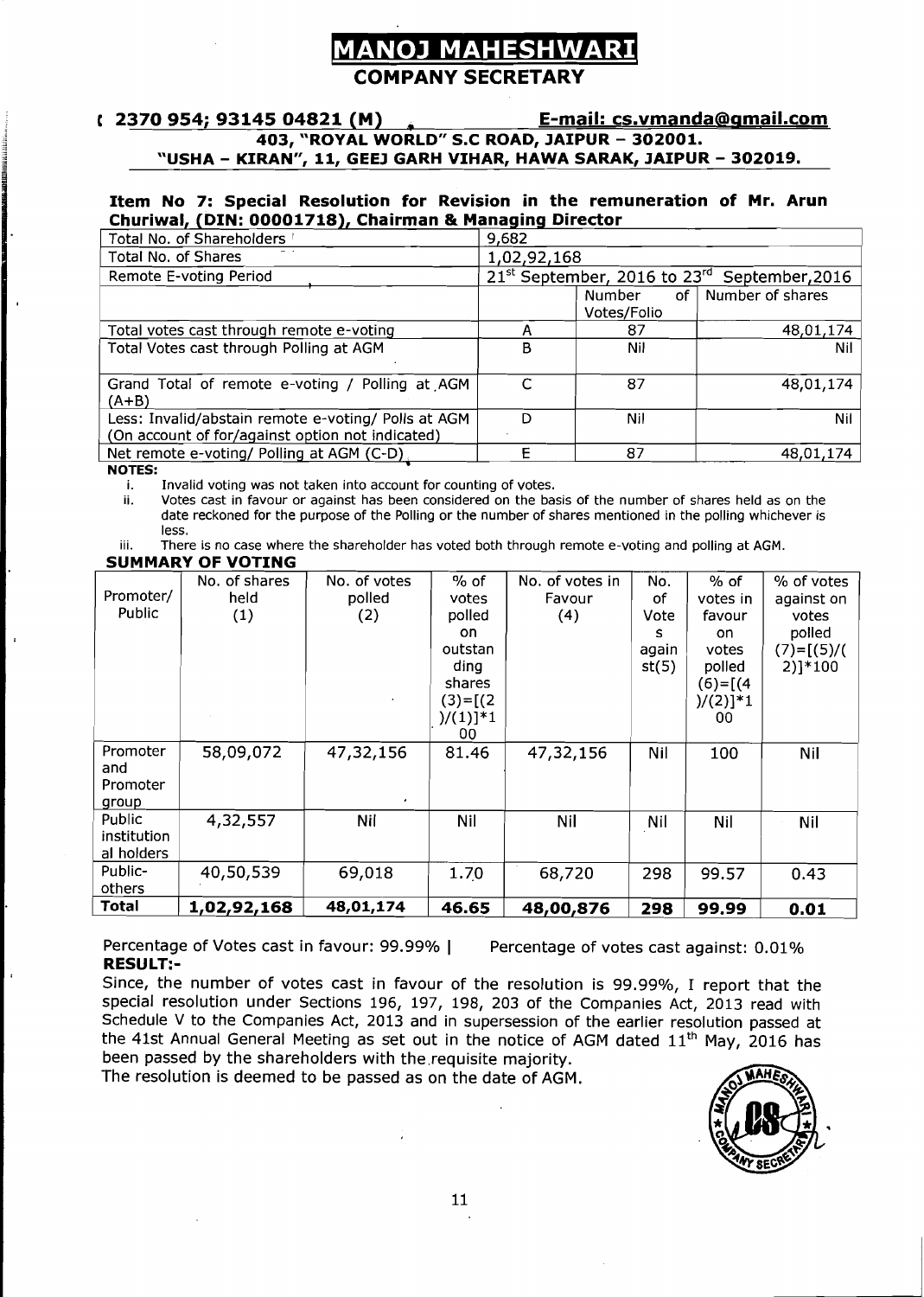#### **COMPANY SECRETARY**

# **E-mail: cs.vmanda@clrnail.com a** 403, "ROYAL WORLD" S.C ROAD, JAIPUR – 302001.<br> **a** 403, "ROYAL WORLD" S.C ROAD, JAIPUR – 302001.<br> **a** 403, "ROYAL WORLD" S.C ROAD, JAIPUR – 302001.<br> **a** 103, "ROYAL WORLD" S.C ROAD, JAIPUR – 302001.<br> **E-mail: cS.ymandi "USHA** - **KIRAN", 11, GEEJ GARH VIHAR, HAWA SARAK, JAIPUR** - **302019.**

#### **Item No 8: Special Resolution for Revision in the remuneration of Mr. Nivedan Churiwal, (DIN:00001749), Joint Managing Director**

| 2370 934, 93143 04821 (M)                                                                                                          |             |                              | <u>ь плать сэтипациа@чтан.com</u>                                    |
|------------------------------------------------------------------------------------------------------------------------------------|-------------|------------------------------|----------------------------------------------------------------------|
| 403, "ROYAL WORLD" S.C ROAD, JAIPUR - 302001.<br>"USHA - KIRAN", 11, GEEJ GARH VIHAR, HAWA SARAK, JAIPUR - 302019.                 |             |                              |                                                                      |
| Item No 8: Special Resolution for Revision in the remuneration of Mr. Nivedan<br>Churiwal, (DIN:00001749), Joint Managing Director |             |                              |                                                                      |
| Total No. of Shareholders                                                                                                          | 9,682       |                              |                                                                      |
| Total No. of Shares                                                                                                                | 1,02,92,168 |                              |                                                                      |
| Remote E-voting Period                                                                                                             |             |                              | 21 <sup>st</sup> September, 2016 to 23 <sup>rd</sup> September, 2016 |
|                                                                                                                                    |             | <b>Number</b><br>Votes/Folio | of   Number of shares                                                |
| Total votes cast through remote e-voting                                                                                           | A           | 87                           | 52,16,019                                                            |
| Total Votes cast through Polling at AGM +                                                                                          | B           | Nil                          | Nil.                                                                 |
| Grand Total of remote e-voting / Polling at AGM<br>$(A+B)$                                                                         | $\subset$   | 87                           | 52,16,019                                                            |
| Less: Invalid/abstain remote e-voting/ Polls at AGM<br>(On account of for/against option not indicated)                            | D           | Nil                          | Nil                                                                  |
| Net remote e-voting/ Polling at AGM (C-D)                                                                                          | Е           | 87                           | 52,16,019                                                            |
| <b>NOTES:</b>                                                                                                                      |             |                              |                                                                      |

i. Invalid voting was not taken into account for counting of votes.<br>ii. Votes cast in favour or against has been considered on the ba

Votes cast in favour or against has been considered on the basis of the number of shares held as on the date reckoned for the purpose of the Polling or the number of shares mentioned in the polling whichever is less.

iii. There is no case where the shareholder has voted both through remote e-voting and polling at AGM.

#### **SUMMARY OF VOTING**

|                                                        |                                                               |                                                                                           |                  |                                               | votes                                                                                                                                                                                         |
|--------------------------------------------------------|---------------------------------------------------------------|-------------------------------------------------------------------------------------------|------------------|-----------------------------------------------|-----------------------------------------------------------------------------------------------------------------------------------------------------------------------------------------------|
|                                                        |                                                               |                                                                                           |                  |                                               | polled                                                                                                                                                                                        |
|                                                        |                                                               |                                                                                           |                  |                                               |                                                                                                                                                                                               |
|                                                        |                                                               |                                                                                           |                  |                                               |                                                                                                                                                                                               |
|                                                        |                                                               |                                                                                           |                  |                                               |                                                                                                                                                                                               |
|                                                        |                                                               |                                                                                           |                  |                                               |                                                                                                                                                                                               |
|                                                        |                                                               |                                                                                           |                  |                                               |                                                                                                                                                                                               |
|                                                        |                                                               |                                                                                           |                  |                                               |                                                                                                                                                                                               |
|                                                        |                                                               |                                                                                           |                  |                                               |                                                                                                                                                                                               |
|                                                        |                                                               |                                                                                           |                  |                                               |                                                                                                                                                                                               |
|                                                        |                                                               |                                                                                           |                  |                                               |                                                                                                                                                                                               |
|                                                        |                                                               |                                                                                           |                  |                                               |                                                                                                                                                                                               |
|                                                        |                                                               |                                                                                           |                  |                                               |                                                                                                                                                                                               |
|                                                        |                                                               |                                                                                           |                  |                                               |                                                                                                                                                                                               |
|                                                        |                                                               |                                                                                           |                  |                                               |                                                                                                                                                                                               |
|                                                        |                                                               |                                                                                           | <b>Nil</b>       |                                               |                                                                                                                                                                                               |
|                                                        |                                                               |                                                                                           |                  |                                               |                                                                                                                                                                                               |
|                                                        |                                                               |                                                                                           |                  |                                               |                                                                                                                                                                                               |
|                                                        |                                                               |                                                                                           |                  |                                               |                                                                                                                                                                                               |
|                                                        |                                                               |                                                                                           |                  |                                               |                                                                                                                                                                                               |
|                                                        |                                                               |                                                                                           |                  |                                               |                                                                                                                                                                                               |
|                                                        |                                                               |                                                                                           |                  |                                               |                                                                                                                                                                                               |
| $1,02,92,168$ 52,16,019 50.68 52,15,721 298 99.99 0.01 |                                                               |                                                                                           |                  |                                               |                                                                                                                                                                                               |
| No. of shares<br>58,09,072<br>$-4,32,557$<br>40,50,539 | No. of votes<br>polled<br>(2)<br>51,48,001<br>- Nil<br>68,018 | % of<br>votes<br>polled<br>outstar<br>ding<br>shares<br>$(3)=[(2)$<br>100<br>Nil.<br>1.70 | Favour<br>67,720 | Vote  <br>$ $ again $ $<br>st(5)<br>51,48,001 | No. of votes in No. 3 % of % of votes<br>votes in   against on<br>favour<br>votes $(7)=[(5)/(100)]*100$<br>$(6)=[(4)$<br>$ $ )/(2)]**<br>  Nil   100   Nil<br>$Nil$ $Nil$<br>$298$ 99.56 0.44 |

Percentage of Votes cast in favour: 99.99% | Percentage of votes cast against: 0.01% **RESULT:-** 

Since, the number of votes cast in favour of the resolution is 99.99%, I report that the special resolution under Sections 196, 197, 198, 203 of the Companies Act, 2013 read with Schedule V to the Companies Act, 2013 and in supersession of the earlier resolution passed at the 41st Annual General Meeting as set out in the notice of AGM dated  $11<sup>th</sup>$  May, 2016 has been passed by the shareholders with the requisite majority.

The resolution is deemed to be passed as on the date of AGM.